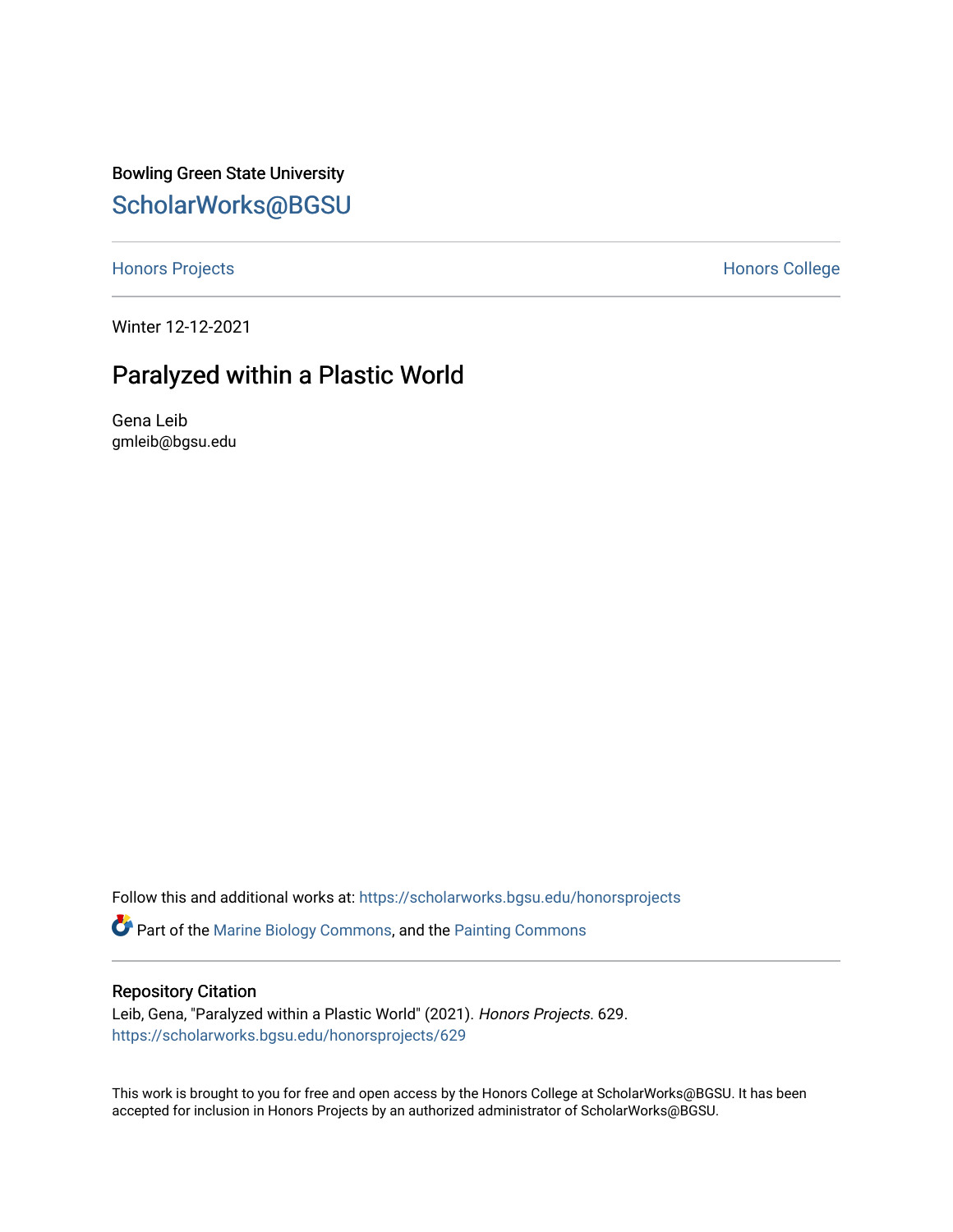# Paralyzed in a Plastic World

Gena Leib

### Honors Project

 Submitted to the Honors College at Bowling Green State University in partial fulfillment of the requirements for graduation with University Honors

April 25, 2021

Christine Shaal, Honors, Advisor Kevin Neves, Biology, Advisor Andrew Gilliatt, Art, Advisor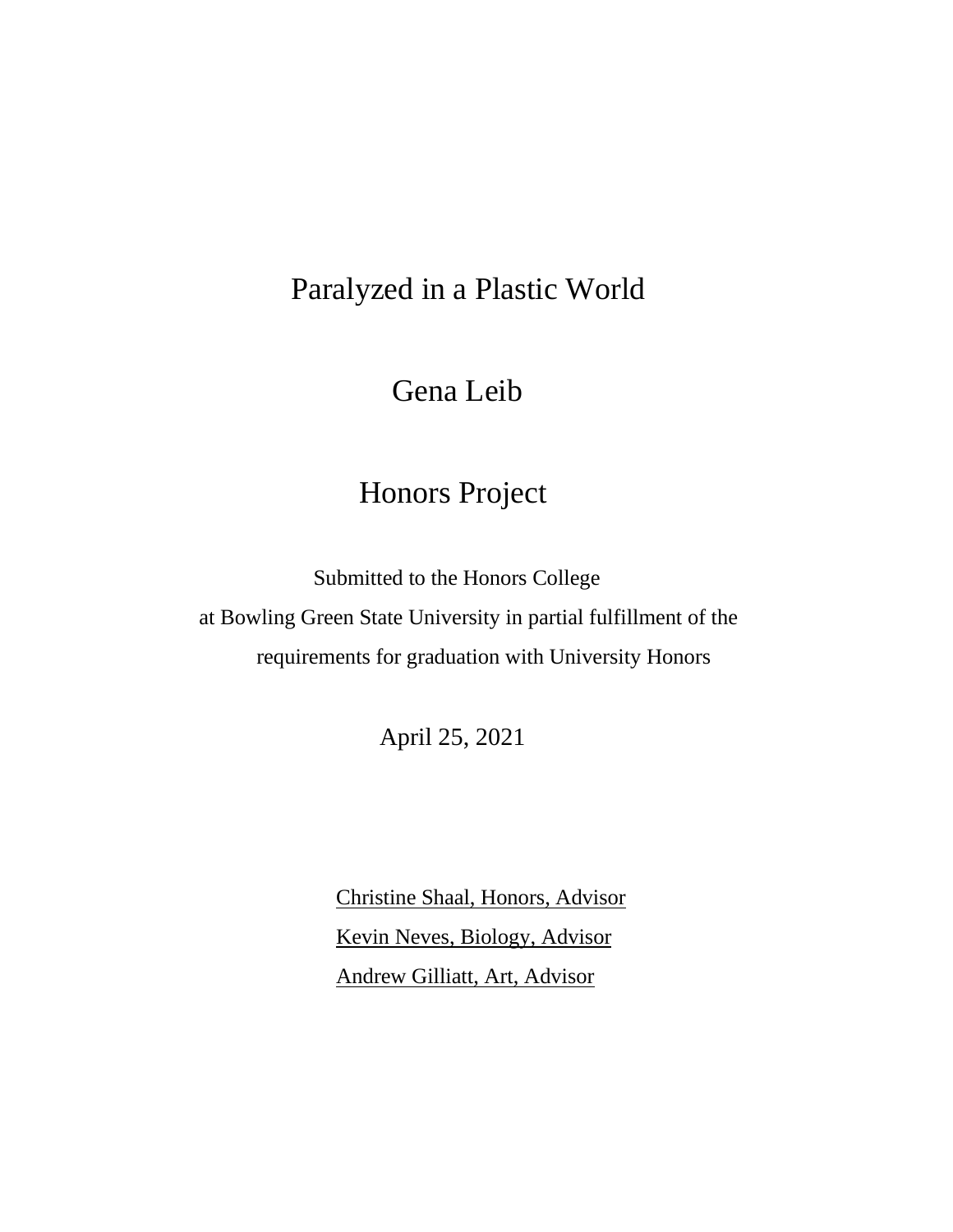#### **I. Introduction**

Our oceans are one of the largest ecosystems found on our planet, and they are also one of the driving forces to a balanced planet. I believe that it is very important to restore our oceans to the once clean environment, and it is up to mankind to make that first step to do so soon and without hesitation. I believe that many people are uniformed on the topics of pollution, and it is important to bring attention to the issues through a perspective that society can see. Social media has had a huge influence on helping this, but for my honors project I wanted to take it a step further and see what other ways we can reduce plastic pollution in particular, while creating awareness. That is how I landed on the idea to create an art medium that displays the issue at hand with the product of the issue incorporated into the work. I believe art has a big impact on culture, and if we can use that to speak for our oceans, then people will see the message and want to help out in these endeavors for a cleaner environment.

#### **II. Research Questions**

Our oceans take up about 70% of our planet and are home to some of the most diverse ecosystems and organisms. As humans, we rely heavily on this environment for our social and economic gains. We also rely on the oceans simply for our wellbeing, without them we may not exist as we do. For our benefit, we need the ocean's ecosystems to be healthy and thriving. As of right now, these habitats are being negatively affected through anthropogenic impacts. These impacts may include increased carbon emissions, habitat destruction, pollution and many more. For my project I am focusing on the affects of plastic pollution on our oceans. I want to further my knowledge on the destruction of these habitats by plastic debris. On another note, I also want to learn more about solutions to these issues. What are the impacts of plastic in our oceans? What can mankind do to reverse their impact?

#### **II. Literature Review**

According to *Plastic Pollution and Potential Solutions*, plastic is taking over our natural world. It is a growing issue, that by the year 2050, there will be more pieces of plastic in our oceans than fish. This journal discusses the importance of finding a solution and persevering through the difficulties of the situation at hand. One of the main forms to deal with plastic is recycling. The process of recycling is a complex system, that in the end most plastics cannot qualify for the process. In modern days, industries are producing new versions of plastic polymers that are stronger and a different component than what was once easily recycled. With the creation of these polymers, only about 9% plastics actually are recycled. This leaves 12% to be incinerated, and 79% to end up in landfills or our natural ecosystems. With this issue, comes a whole new atmosphere of solutions. The author describes a popular solution of reusing these plastics for material items. This would replace the creation of virgin plastics and eliminate waste.

Another paper I researched, *Marine birds and plastic pollution,* studied the direct effects of microplastics on marine birds. Although my project does not focus on birds specifically, I liked the educational purposes showing the harsh effects that our products can have on living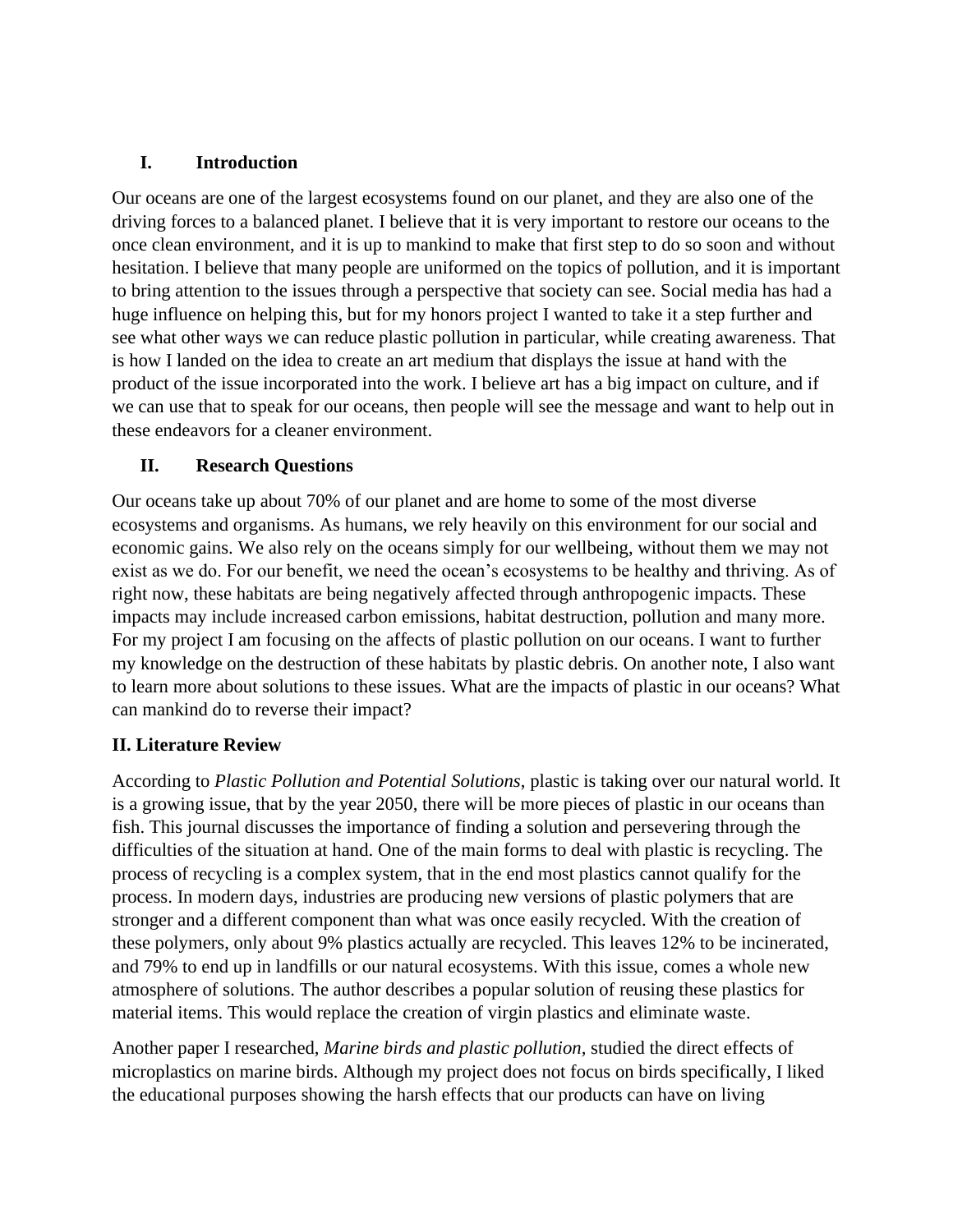creatures. Not only are marine birds at risk of negative impacts from microplastics, but other organisms that we consume like tuna or salmon may contain fragments of plastics as well. Not only would we then be consuming these contaminants, but also a good portion of the marine food chain would also be impacted and at risk of death from too much of these microplastics. Again, this paper supported more and more the importance of reducing plastic waste, while applying it to a topic where readers want to be empathetic to the cause.

Within *Shifting Awareness: Recycled Plastic Bag Art,* author Young Song describes a new form of education on the topics of plastic pollution. This form of teaching is to create an art from plastic bags. This encourages kids to become involved in the solution to plastic waste, while allowing the students to embrace their creativity. This paper applies directly to my project, as I will be paralleling similar aspects to my own work.

### **III. Activity**

In order to determine solutions for the current global plastic crisis, my plan is to create an artistic model that both represents the issues we face while also combatting these very same problems. My focus is to create a mosaic that is made from 100% recycled and reused plastics. By doing this, it eliminates the use and creation of new or "virgin" plastics for this project, which at hand demonstrates how useful second or even third hand plastics can prove to be. My idea was to express a need for change within the plastic industry, that way my project has an educational purpose and a goal to remove the use of these virgin plastics that are overwhelming our natural ecosystems.

This project reflects interdisciplinary characteristics because I am applying marine biology research to an artistic form of display. My research is focused on biological studies performed within the last 30 years revolving around the topics of pollution, marine ecosystems, anthropogenic issues, and solutions to the crisis. From these papers, I developed my own thoughts on how the individual can limit their own impact on the plastic issues. This research led me to the artistic side of my project, which is a model made from recycled plastics. This display limits the amount of trash entering land fills and possibly our riverways, while also presenting itself as a new form of creative expression.

### **IV. Methodology**

In order to create an artistic mosaic that creates a theme of change in the plastic industry, I thoroughly reviewed research papers and articles that related to the topic of marine plastic pollution and its effects on the ecosystems. From this research, I created a mosaic based on these properties. I applied my research to the model and made it an accurate representation of the pollution crisis.

After completing the research for my project, I then moved on to designing my artistic mosaic. I used plastics that I collected off of beaches myself. I spent my summer in South Carolina and did weekly beach cleanups where I collected straws, water bottles and plastic bags. I cleaned the materials I decided to use prior to incorporating them within the painting.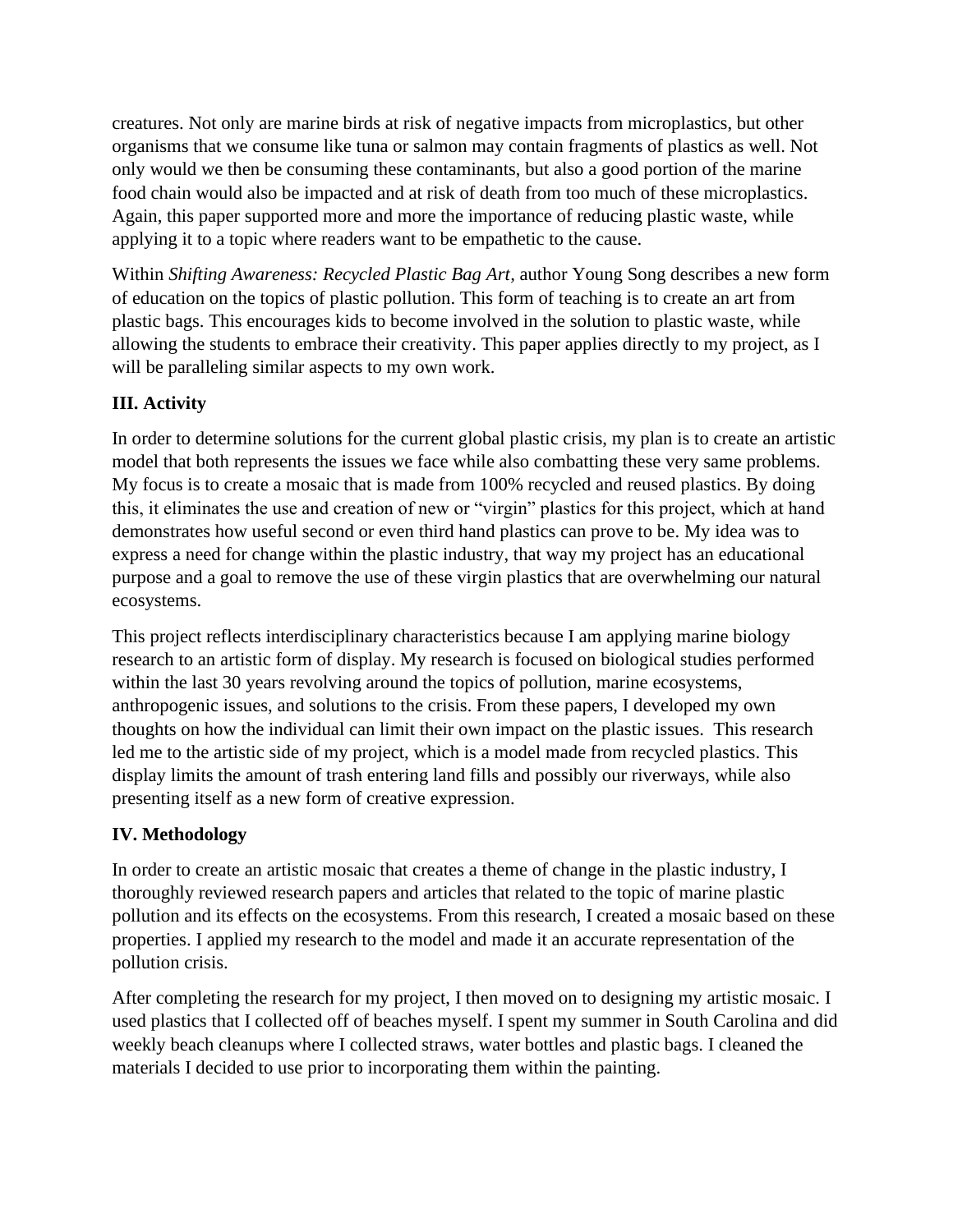Once I had my materials from this summer, I wanted to begin with the design and set up of my project. The design is a large canvas painted with an ocean display, the waves are made out of plastic bags, as are the clouds. I lined the canvas with straws and even showed a plastic bottle rolling in with the waves. To contrast, I included real sand and shells to show a paralleled Segway into what should be found naturally, vs our artificial trash.

#### **V. Conclusion**

The conclusion I would like to take away from this project is a better understanding of the anthropogenic impacts on our ecosystems, and how if presented with no viable solution then we may be faced with our next extinction. I want people to understand how important balance within our world is, and this balance means between man and the natural environment. I want to portray this message through a piece of art, which will speak louder than most words can. When we can understand these issues and their potential outcomes, then can we understand the solutions to move forward. When my project is finished, I want to induce a curiosity to solutions for this topic, as it will take everyone working together to accomplish the inevitable.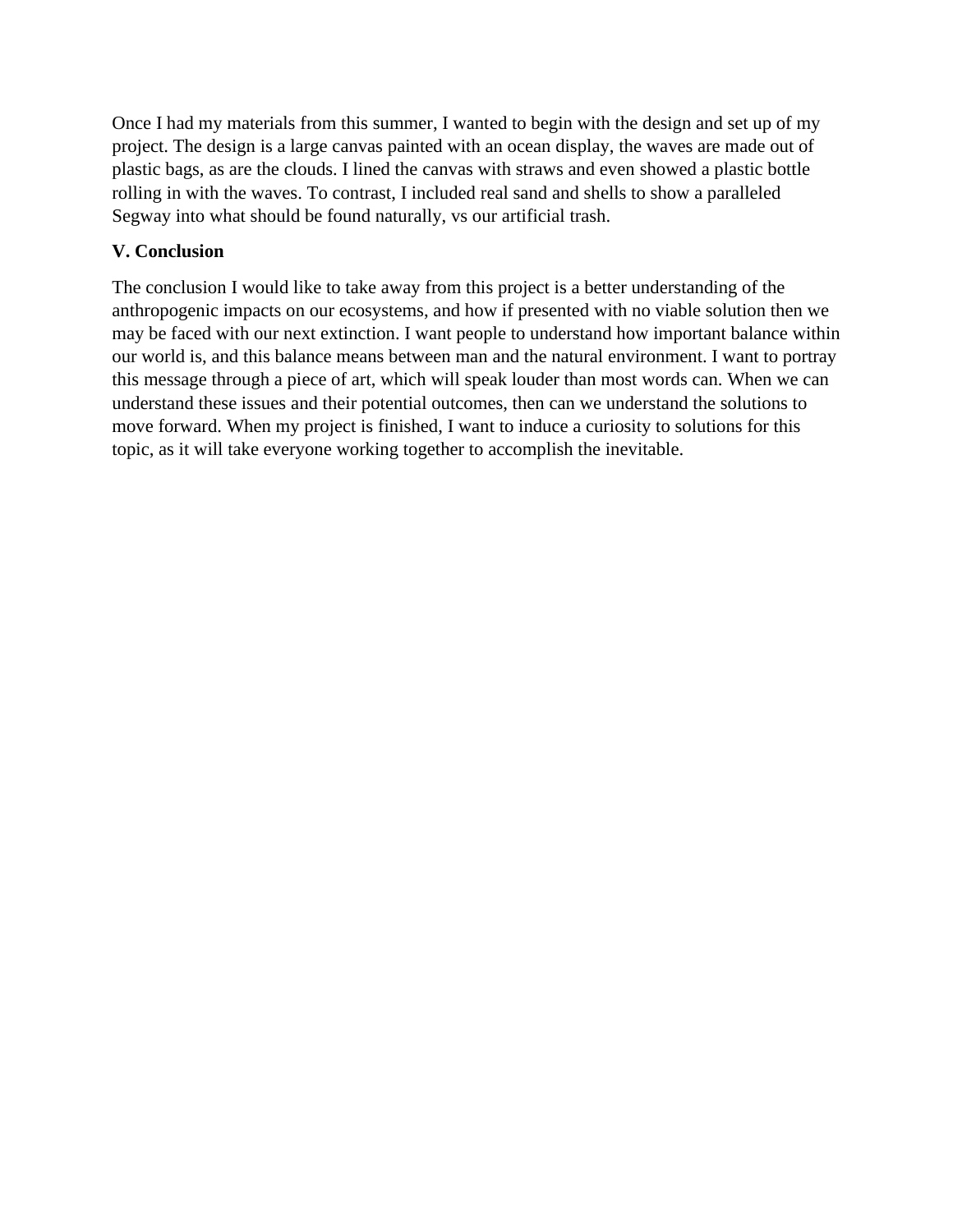# Project Timeline

| Summer 2021             | Collect plastics at beach cleanups-<br>materials for my art project                  |
|-------------------------|--------------------------------------------------------------------------------------|
| Week of August 29, 2021 | Meet with advisors about design of<br>my project and relevance to topic              |
| September-October 2021  | Work independently on my art<br>mosaic. Put together the main<br>project and design. |